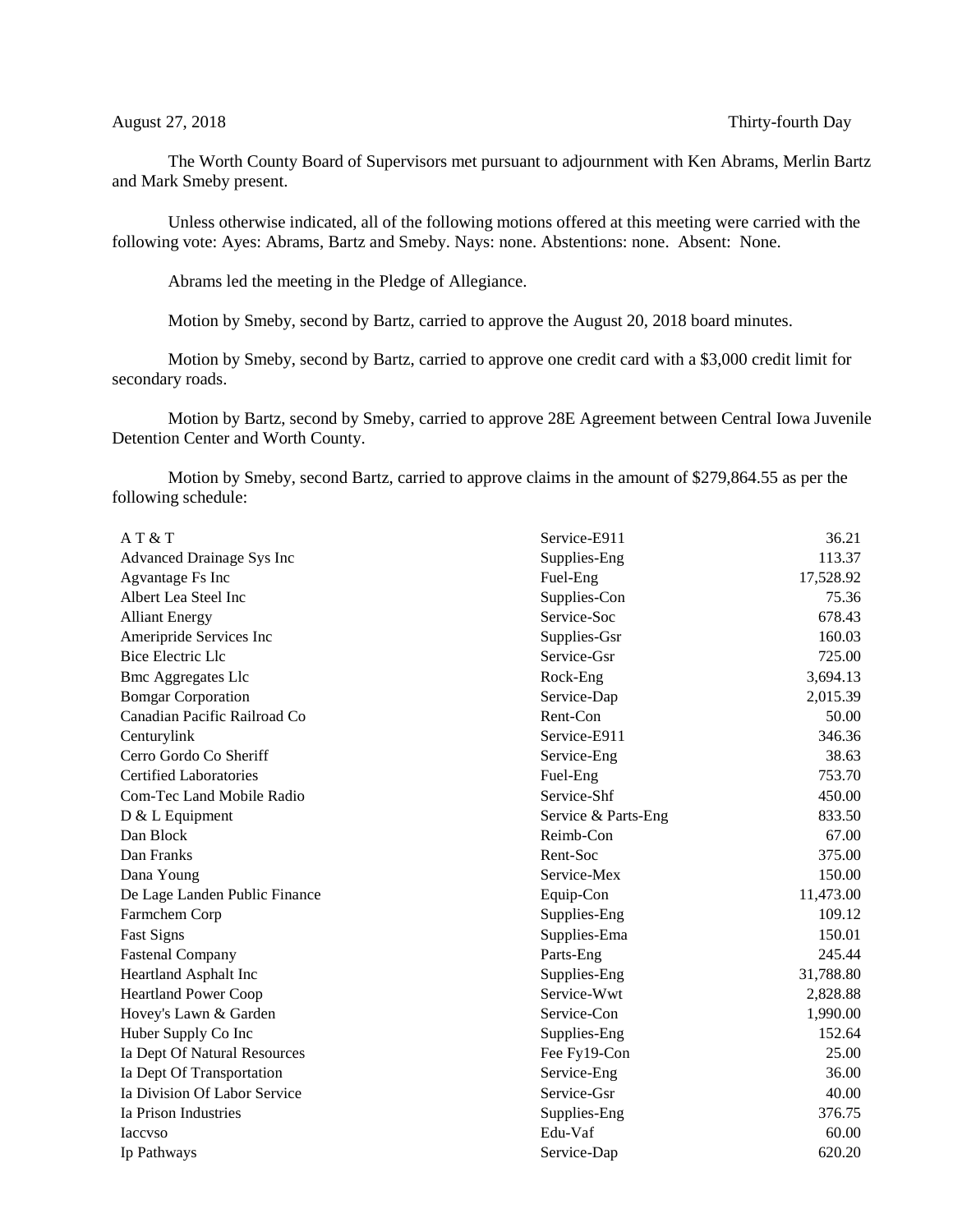| Jacob Hanson                                          | Reimb-Trs          | 16.05      |
|-------------------------------------------------------|--------------------|------------|
| Joel Rohne                                            | Reimb-It/Gis       | 250.31     |
| Joe's Collision & Performance Inc                     | Service-Shf        | 121.91     |
| Kelly Hardware                                        | Supplies-Sdp       | 45.44      |
| Kibble Equipment Llc                                  | Parts-Eng          | 33.68      |
| <b>Knudtson Automotive Service</b>                    | Service-Shf        | 456.96     |
| <b>Lawson Products Inc</b>                            | Parts-Eng          | 994.53     |
| Manly Junction Signal                                 | Service-Sup        | 507.98     |
| Marco Technologies Llc                                | Service-Shf        | 728.11     |
| Mark Halbach                                          | Well Plugging-San  | 243.00     |
| Mark Smeby                                            | Mileage-Sup        | 118.00     |
| Marlin Johnson                                        | Well Plugging-San  | 500.00     |
| Martin Marietta Materials Inc                         | Rock-Eng           | 124,206.85 |
| Mason City Fire And Rescue                            | Service-Mex        | 500.00     |
| Mediacom                                              | Service-Dap        | 209.95     |
| Medline Industries Inc.                               | Supplies-Phd       | 18.75      |
| Menards Inc                                           | Supplies-Shf       | 39.99      |
| Metal Culverts Inc                                    | Supplies-Eng       | 138.40     |
| Midwest Pipe Supply Inc                               | Supplies-Eng       | 1,920.00   |
| Mike's Automotive                                     | Service-Shf        | 144.46     |
| Mitchell County Engineer                              | Survey-Eng         | 2,250.00   |
| <b>Nelson Family Trust</b>                            | Rent-Shf           | 300.00     |
| North Central Iowa Regional Economic & Port Authority | Service-Ndp        | 3,925.77   |
| Northwood Anchor Inc                                  | Service-Sup        | 913.77     |
| Northwood Chiropractic, Pc                            | Service-Shf        | 65.00      |
| Nsb Bank                                              | Supplies-Trs       | 63.29      |
| <b>Olson Trading Post Inc</b>                         | Supplies-Eng       | 121.95     |
| Pathology Assoc Of Mason City                         | Service-Mex        | 750.00     |
| Peopleservice Inc                                     | Service-Wat & Wwt  | 15,800.55  |
| Pinnacle Quality Insight                              | Service-Phd        | 150.00     |
| Plunkett's Pest Control Inc                           | Service-Ema        | 80.00      |
| Radar Road Tec                                        | Supplies-Shf       | 521.00     |
| Reinhart Food Service Llc                             | Supplies-Shf       | 403.82     |
| <b>Rick Christeson</b>                                | Safety Reimb-Eng   | 150.00     |
| Robert A Mary                                         | Service-Vaf        | 500.00     |
| St Ansgar Plumbing & Heating, Inc                     | Service-Con        | 533.81     |
| <b>Staples Credit Plan</b>                            | Supplies-Phd       | 184.88     |
| Us Cellular                                           | Service-Eng        | 26.49      |
| Vanguard Appraisals Inc                               | Service-Asr        | 2,800.00   |
| Ver Helst Snyder Drug                                 | Supplies-Shf       | 133.43     |
| Verizon Wireless                                      | Service-Eng        | 770.29     |
| Visa                                                  | Service-Shf        | 2,762.13   |
| Watson & Ryan Plc                                     | Service-Asr        | 112.50     |
| Whks & Co                                             | Service-Eng        | 4,160.00   |
| Windstream                                            | Service-Eng        | 14.45      |
| Worth County Treasurer                                | Taxes-Eng          | 30,662.00  |
| Worth Lumber Co                                       | Supplies-Con       | 1,925.98   |
| Xerox Corporation                                     | Service-Dap        | 79.40      |
| Ziegler Inc                                           | Parts-Eng          | 522.80     |
|                                                       | <b>Grand Total</b> | 279,864.55 |